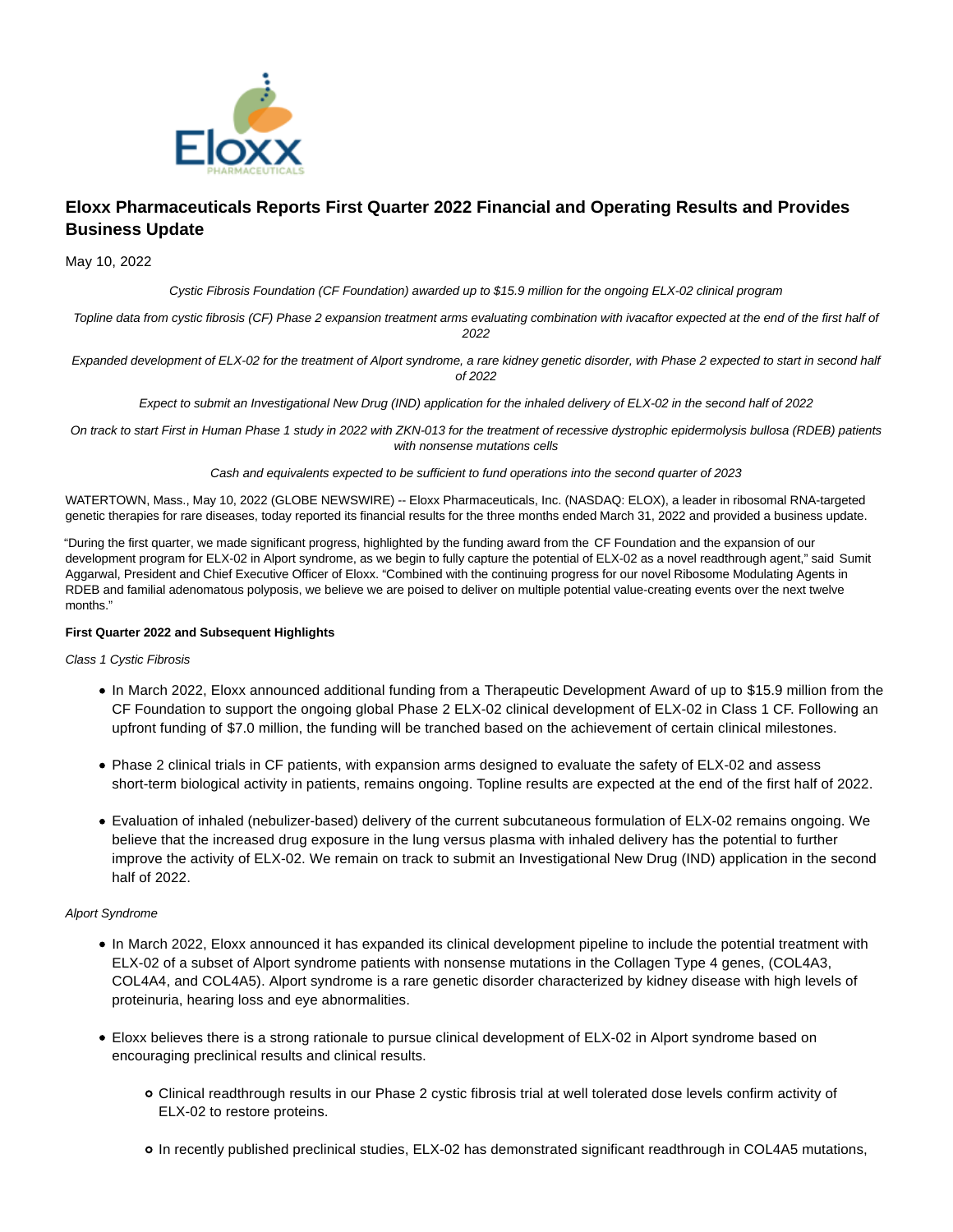which represent 85% of nonsense mutations in this population. Previously published in vivo studies have shown that even low levels of Collagen IV restoration may result in significant reduction in proteinuria.

- ELX-02 is preferentially taken up in the kidney with an expected greater than 50-fold exposure in the kidneys compared to plasma. As a result, we expect that a low dose of 0.75mg/kg/day of ELX-02 could restore therapeutically relevant levels of Collagen IV.
- Eloxx intends to initiate a proof-of-concept clinical trial in up to eight Alport syndrome patients with nonsense mutations in the second half of 2022. Patients will be dosed for two months with a three month follow-up. Trial primary endpoints include safety while secondary endpoints are reduction in proteinuria and induction of COL4A5 protein expression in the kidney. Initial topline results are expected in the first half of 2023.

#### Recessive Dystrophic Epidermolysis Bullosa and Junctional Epidermolysis Bullosa (JEB)

- ZKN-013 continues to demonstrate dose dependent inducement of functional Collagen VIIA protein (truncated in patients with nonsense mutations patients), in RDEB patient cells.
- Eloxx continues to expect to file an IND application to start a First in Human (FIH) Phase 1 study in 2022 with ZKN-013 after recently completing 28-day non Good Laboratory Practice (GLP) animal studies.

### Familial Adenomatous Polyposis

- FAP is a rare inherited disease characterized by proliferation of colon polyps with no approved drug therapies. Eloxx is targeting a subset of patients that have nonsense mutations in the Adenomatous Polyposis Coli (APC) gene that is truncated in these patients.
- As previously announced, Eloxx reported observed encouraging results from an 8-week treatment study for ZKN-013 in the APC<sup>Min</sup> (multiple intestinal neoplasia) model to evaluate the potential of ZKN-013 to treat FAP. The APC<sup>Min</sup> mouse is a translationally validated model for drug development for FAP.
	- 10-week old APCMin mice were randomized for treatment with ZKN-013 for 8 weeks (n=10 in each group)
	- Treatment with ZKN-013 resulted in a significant 39% reduction in the number of colon polyps and an approximately 50% reduction in polyp burden. There were substantial reductions in both lesion area and area of adenoma with no progression to carcinomas
	- This led to an observed 50% survival benefit with no deaths in mice treated with ZKN-013.

#### **First Quarter 2022 Financial Results**

For the three months ended March 31, 2022, we incurred a net loss of \$11.6 million, or \$0.13 per share, which included \$0.9 million in stock-based compensation. For the same period in the prior year, we incurred a net loss of \$8.7 million, or \$0.22 per share. Since the closing date of Eloxx's acquisition of Zikani Therapeutics, Inc. in April 2021, the results of Zikani's operations have been included in the Eloxx' condensed consolidated financial statements.

Our research and development expenses (R&D) were \$7.9 million for the three months ended March 31, 2022, which includes \$0.4 million in stock-based compensation. For the same period in the prior year, R&D expenses were \$4.1 million. The increase was primarily related to increases in expenses related to preclinical activities, the continued development of ELX-02, salaries and other personnel related costs, stock-based compensation and operational facilities.

Our general and administrative (G&A) expenses were \$3.1 million for the three months ended March 31, 2022, which includes \$0.6 million in stock-based compensation. For the same period in the prior year, G&A expenses were \$4.3 million. The decrease was primarily related to decreases in salaries and other personnel related costs, stock-based compensation expense, consultant and professional fees, and operational facilities.

As of March 31, 2022, we had cash and cash equivalents of \$39.8 million (inclusive of the \$7.0 million from the CF Foundation), which we expect will be sufficient to fund our operations into the second quarter of 2023.

#### **About Nonsense Mutations**

Nonsense mutations cause a premature stop codon in the mRNA resulting in less than full length or loss of function proteins. These remain highly underserved with no approved disease modifying therapies. An estimated 10-12% patients across over 8,000 inherited genetic rare diseases harbor nonsense mutations in one or both alleles harboring nonsense mutations.

#### **About Eloxx Pharmaceuticals**

Eloxx Pharmaceuticals, Inc. is engaged in the science of ribosome modulation, leveraging its innovative TURBO-ZMTM chemistry technology platform in an effort to develop novel Ribosome Modulating Agents (RMAs) and its library of Eukaryotic Ribosome Selective Glycosides (ERSGs). Eloxx's lead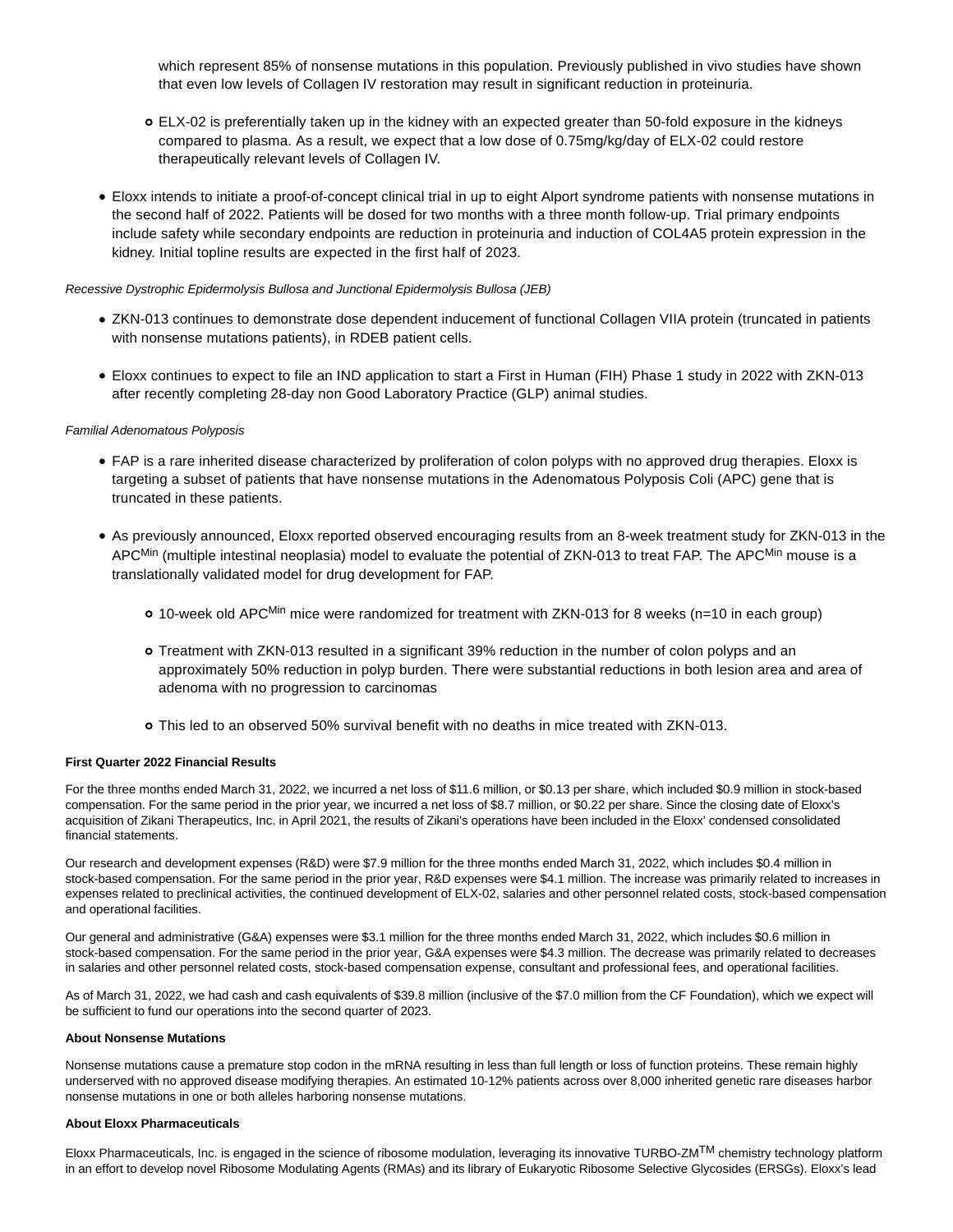investigational product candidate, ELX-02, is a small molecule drug candidate designed to restore production of full-length functional proteins. The U.S. Food and Drug Administration (FDA) has granted Fast Track designation for ELX-02 for the treatment of CF patients with nonsense mutations. In addition, ELX-02 has also been granted Orphan Drug Designation for the treatment of CF patients with nonsense mutations by the FDA and orphan medicinal product designation by the European Commission. ELX-02 is in clinical development, focusing on cystic fibrosis (US Trial NCT04135495, EU/IL Trial NCT04126473). Eloxx also has preclinical programs focused on select rare diseases, including inherited diseases, cancer caused by nonsense mutations, kidney diseases, including autosomal dominant polycystic kidney disease, as well as rare ocular genetic disorders.

For more information, please visi[t www.eloxxpharma.com.](https://www.globenewswire.com/Tracker?data=e8EyrBeE7i89jBt_hmxeYm8ZU3TkedZCPD6cAizgHRC-88ie2IOsQg3UGTFqdJohR53miMIMek_R-fn2ZQ-5FDcrDEXB5loX_OmP751mBKc=)

#### **Forward-looking Statements**

This press release contains forward-looking statements within the meaning of the Private Securities Litigation Reform Act of 1995. All statements other than statements of present and historical facts contained in this press release, including without limitation, statements regarding our future financial results, the sufficiency of our cash and cash equivalents to fund our operations, the expected timing of trials and results from clinical studies of our product candidates and the potential of our product candidate to treat nonsense mutations are forward-looking statements. Forward-looking statements can be identified by the words "aim," "may," "will," "would," "should," "expect," "explore," "plan," "anticipate," "could," "intend," "target," "project," "contemplate," "believe," "estimate," "predict," "potential," "seeks," or "continue" or the negative of these terms similar expressions, although not all forward-looking statements contain these words.

Forward-looking statements are based on management's current plans, estimates, assumptions and projections based on information currently available to us. Forward-looking statements are subject to known and unknown risks, uncertainties and assumptions, and actual results or outcomes may differ materially from those expressed or implied in the forward-looking statements due to various important factors, including, but not limited to: our ability to progress any product candidates in preclinical or clinical trials; the uncertainty of clinical trial results and the fact that positive results from preclinical studies are not always indicative of positive clinical results; the scope, rate and progress of our preclinical studies and clinical trials and other research and development activities; the competition for patient enrollment from drug candidates in development; the impact of the global COVID-19 pandemic on our clinical trials, operations, vendors, suppliers, and employees; our ability to obtain the capital necessary to fund our operations; the cost of filing, prosecuting, defending and enforcing any patent claims and other intellectual property rights; our ability to obtain financial in the future through product licensing, public or private equity or debt financing or otherwise; general business conditions, regulatory environment, competition and market for our products; and business ability and judgment of personnel, and the availability of qualified personnel and other important factors discussed under the caption "Risk Factors" in our Quarterly Report on Form 10-Q for the quarterly period ended March 31, 2022, as any such factors may be updated from time to time in our other filings with the SEC, accessible on the SEC's website at [www.sec.gov a](http://www.sec.gov/)nd the "Financials & Filings" page of our website at [https://investors.eloxxpharma.com/financials-filings.](https://www.globenewswire.com/Tracker?data=RnBKeS91uW0ML66O9nzYf8E5DVJLuBRfkaLsEW4Jiu1YuszUSYQ70kbNJC_fh4cq_D87mgtfukcMv2vsxWebGvSP5zUwvxD0WQsVwtOvlUOlrcszLWxZZaoTOG20QBJIpiORj5V4CPtooJUEkH9S3J2V9clxk3JzzC54FveZz8U=)

All forward-looking statements speak only as of the date of this press release and, except as required by applicable law, we have no obligation to update or revise any forward-looking statements contained herein, whether as a result of any new information, future events, changed circumstances or otherwise.

#### **Contact**

Investors John Woolford [john.woolford@westwicke.com](https://www.globenewswire.com/Tracker?data=DjPJILLsV88xkmOqH6ngI13fZe5mDhOsLkzNd51zq5FLnwNz_-EwddbqLNyn7eLlzz7uKM_wWW33E07fStEc6at5w2-FQOMRiz3v9Qdq4CJg_gT3LlxCovoxyhHhim2O) 443.213.0506

Media Laureen Cassidy [laureen@outcomescg.com](https://www.globenewswire.com/Tracker?data=vrsSe8yM0myYVBB5E-gszFro3C-Y_V32YsHTFsh27fWNYY46t6tUIPq-KqfgqgwMc34X8VBikmVbbWgUrPl5y9x7nhGrdzHx34ENEQrelB8=)

## **ELOXX PHARMACEUTICALS, INC. AND SUBSIDIARIES UNAUDITED CONDENSED CONSOLIDATED BALANCE SHEETS (in thousands, except share and per share data)**

|                                             |                |            | December 31, |
|---------------------------------------------|----------------|------------|--------------|
|                                             | March 31, 2022 |            | 2021         |
| <b>ASSETS</b>                               |                |            |              |
| Current assets:                             |                |            |              |
| Cash and cash equivalents                   | \$             | 39,768 \$  | 42,268       |
| Restricted cash                             |                | 297        | 299          |
| Prepaid expenses and other current assets   |                | 2,082      | 913          |
| Total current assets                        |                | 42,147     | 43,480       |
| Property and equipment, net                 |                | 206        | 216          |
| Operating lease right-of-use assets         |                | 1,265      | 1,443        |
| <b>Total assets</b>                         | \$             | 43,618 \$  | 45,139       |
| <b>LIABILITIES AND STOCKHOLDERS' EQUITY</b> |                |            |              |
| <b>Current liabilities:</b>                 |                |            |              |
| Accounts payable                            | \$             | $2,903$ \$ | 1,379        |
| Accrued expenses                            |                | 4,631      | 4,196        |
| Advances from collaboration partners        |                | 10,723     | 3,723        |